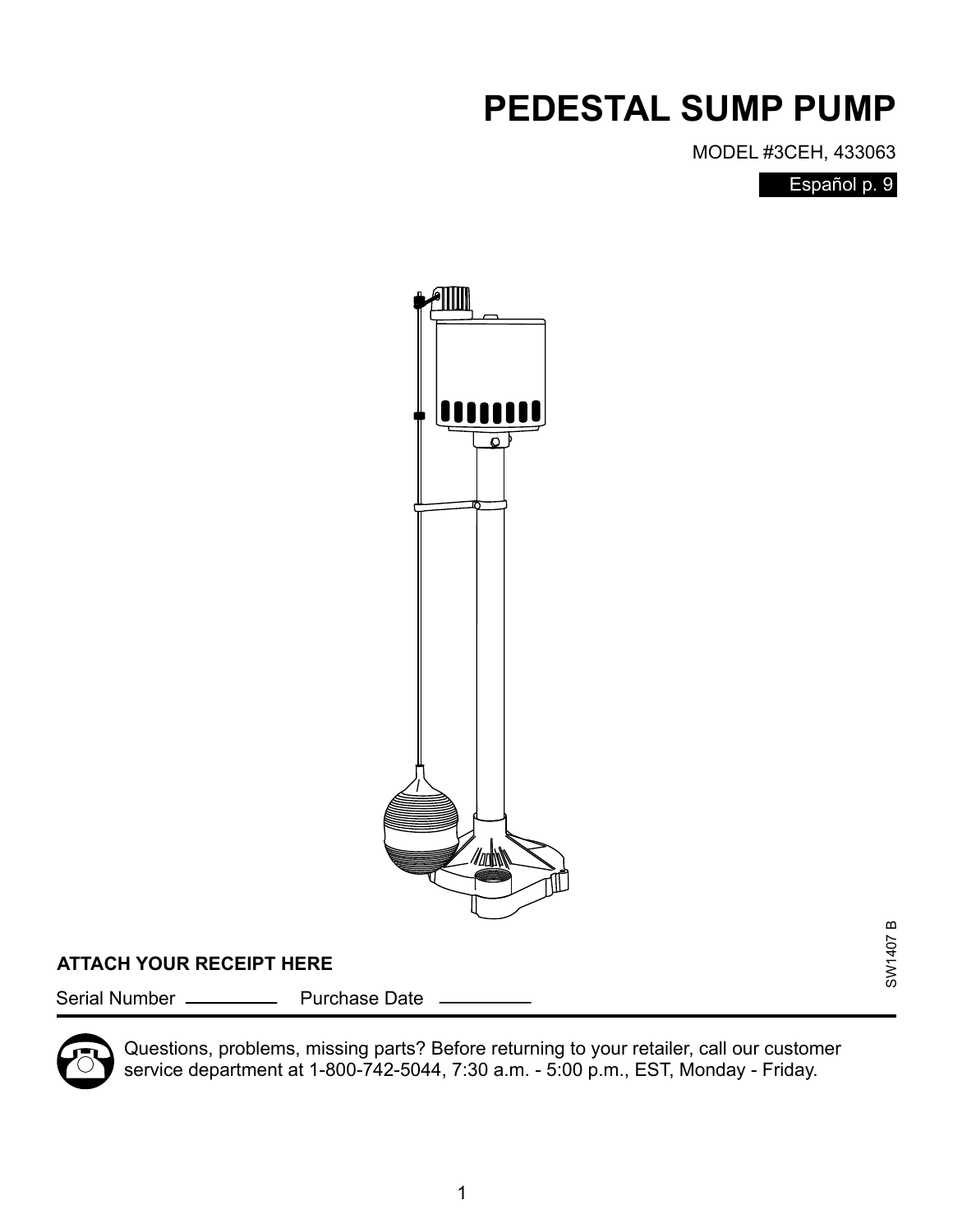

## **SAFETY INFORMATION**

| <b>DESCRIPTION</b> | <b>QUANTITY</b> |
|--------------------|-----------------|
| Pump               |                 |

Please read and understand this entire manual before attempting to assemble, operate, or install the product.

**NOTE**: Pumps with the "UL" Mark and pumps with the "US" mark are tested to UL Standard UL778. CSA certified pumps are certified to CSA Standard C22.2 No. 108. (CUS.)

## **AL** DANGER

Before installing this product, have the electrical circuit checked by an electrician to ensure proper grounding. All electrical installations must conform to the National Electric Code and all local

- **• ELECTRICAL SHOCK ALERT.** codes.
- **• ELECTRICAL SHOCK ALERT.**

Connect this product to a properly-grounded 115 volt circuit equipped with a Ground Fault Circuit Interrupter (GFCI) device. Make sure the electrical supply circuit is equipped with fuses or circuit breakers with a minimum capacity of 15 amps

These pumps are supplied with a 3-prong grounded plug to help protect you against the possibility of electrical shock. DO NOT UNDER ANY CIRCUMSTANCES REMOVE THE GROUND PIN.

- **• ELECTRICAL SHOCK ALERT.** Never use an extension cord.
- **• ELECTRICAL SHOCK ALERT.**
- **• ELECTRICAL SHOCK ALERT.** Do not remove or replace the power cord.
- **• ELECTRICAL SHOCK ALERT.**
- **• PROP65 WARNING FOR CALIFORNIA RESIDENTS:**  Cancer and Reproductive Harm – www.P65Warnings.ca.go

Protect electrical cord from sharp objects, hot surfaces, oil, and chemicals. Avoid kinking the cord.

### **• FIRE/EXPLOSION HAZARD.**

Pump only clear water. Do not pump flammable or explosive fluids such as gasoline, fuel oil, kerosene, etc. Do not use in a flammable and/or explosive atmosphere. Failure to follow these warnings could result in death or serious injury and/or property damage.

**• RISK OF ELECTRIC SHOCK.** 

These pumps have not been investigated for use in swimming pool and marine areas.

**• RISK OF ELECTRIC SHOCK.** 

Always disconnect power source before attempting to install, service, or maintain the pump. Never handle a pump with wet hands or when standing on wet or damp surface or in water. Fatal electrical shock could occur.

**• RISK OF ELECTRIC SHOCK.**  Keep pump out of reach of children.

## **AL WARNING**

### **CAUTION**

The continuous operating water temperature for this pump must not exceed 104°F (40°C).

This pump is designed to pump water only. It has not been evaluated for pumping chemicals or

Inspect the pump regularly for damage and perform routine maintenance as needed. Remove any

- **• PERSONAL INJURY OR PRODUCT DAMAGE MAY RESULT** This pump operates on 115 volts. Make certain that the power source conforms to the requirements of your equipment.
- **• PRODUCT DAMAGE MAY RESULT**
- **• PRODUCT DAMAGE MAY RESULT** corrosive materials.
- **• PRODUCT DAMAGE MAY RESULT** debris that may build up around the on/off operation of the float.
- **• PROPERTY DAMAGE MAY RESULT** out of this vent hole during pump operation.
- **• PROPERTY OR PRODUCT DAMAGE MAY RESULT** This pump is not designed for pumping effluent or sewage.
- **• PRODUCT DAMAGE MAY RESULT** This pump is not designed for continuous operation.

This product requires a 3/16 in. vent hole to be drilled in the discharge pipe, level with the top of the pump. The vent hole should be checked periodically for clogs. It is normal for water to come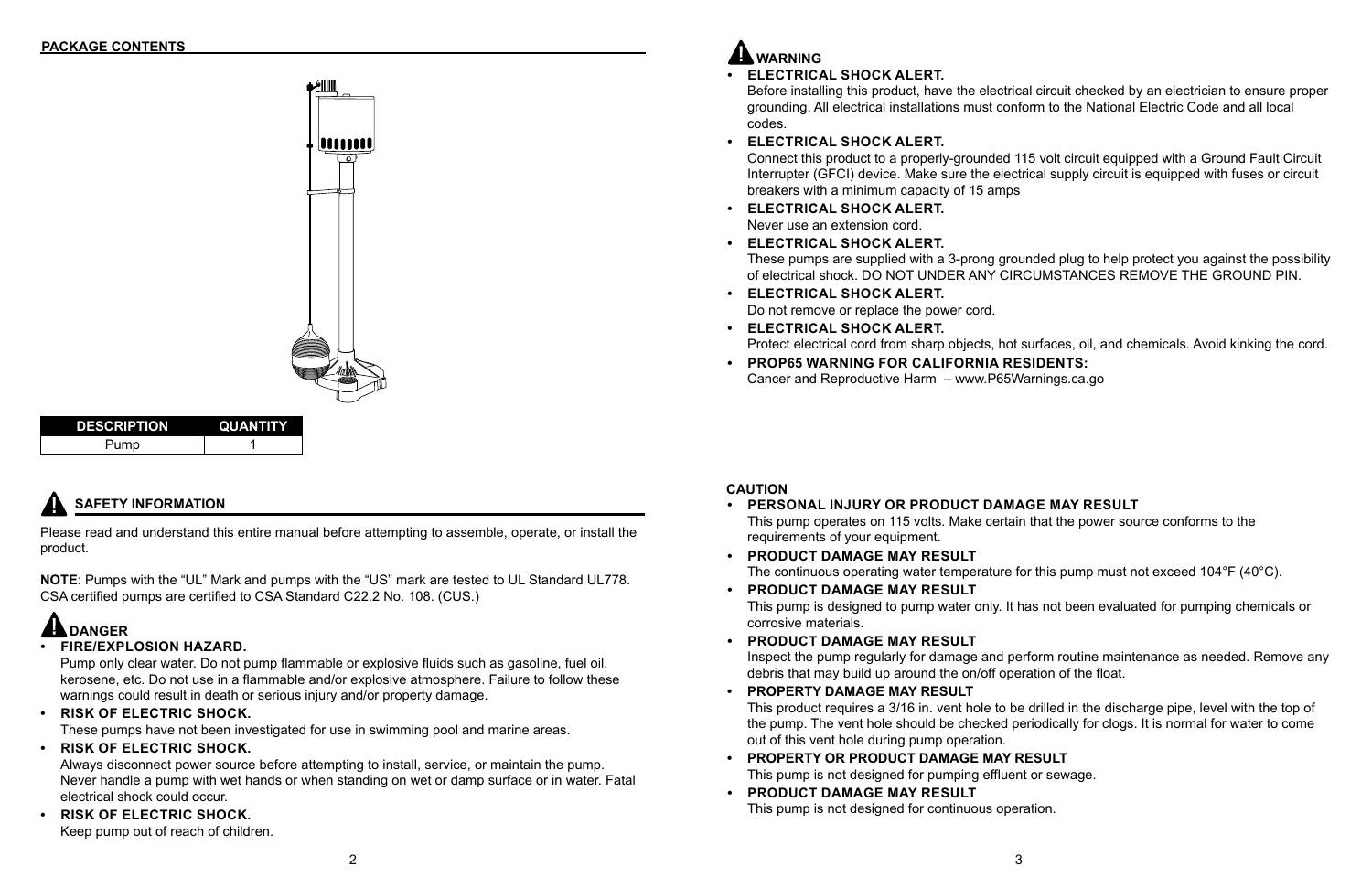**Estimated Installation Time:** 20 minutes

**Materials required for assembly:** Sump basin, inlet piping, discharge piping (PVC, poly pipe or galvanized steel), check valve, and 2-step PVC glue system (primer and sealer).

#### **GENERAL PUMP INFORMATION**

This pump is designed to be installed in a sump basin for removing clear drain water and will usually pass small particles suspended in water. Heavy mud, sand, or pea gravel can clog the pump, which can usually be cleaned out by back-flushing with a garden hose through the pump discharge.

A check valve must be installed in the discharge pipe to keep water from draining back into the sump basin when it is not operating. The sump basin must be at least 18 in. deep and 12 in. in diameter.

**NOTES:** Before installing pump:

- Have the electrical circuit checked by an electrician to ensure proper grounding.
- Connect pump to a grounded circuit equipped with a ground fault circuit interruptor (GFCI) device.
- BE CERTAIN the pump power source is disconnected before installing or servicing this unit.
- Be sure the sump basin and piping are clear of sand, dirt and scale. Debris will clog pump and void warranty.
- Failure to protect pump and piping from freezing could cause severe damage and will void the warranty.
- Do not run pump dry.

| <b>SPECIFICATIONS</b> |     |             |                                   |       |        |        |
|-----------------------|-----|-------------|-----------------------------------|-------|--------|--------|
| <b>MODEL</b><br>HP.   |     | <b>AMPS</b> | PERFORMANCE IN GALLONS PER MINUTE |       |        |        |
|                       |     |             | $0 F$ .                           | 5 FT. | 10 FT. | 15 FT. |
| 3CEH,<br>433063       | 1/3 | 3.5         | 58                                | 50    | 36     | 10     |

#### **INSTALLATION INSTRUCTIONS**

1. Make sure the sump basin is cleared of any debris or sediment, then place pump (A) on a hard surface inside the basin.



2. Connect the discharge pipe, fittings and check valve (not provided) to pump (A) discharge according to local codes.The discharge pipe should be the same size as the discharge of pump (1-1/4 in.) or larger.

**NOTE:** Make sure there is enough room in the basin for the float to move freely. If the float is restricted, the pump will not operate.





3. Make sure your hands are dry and you are not standing in water. Connect the pump to a properly-grounded, GFCI electrical outlet.

**WARNING:** Do not use an extension cord.

**NOTE:** Tape or tie the electrical cord to the discharge pipe to prevent it from interfering with the motion of the float.



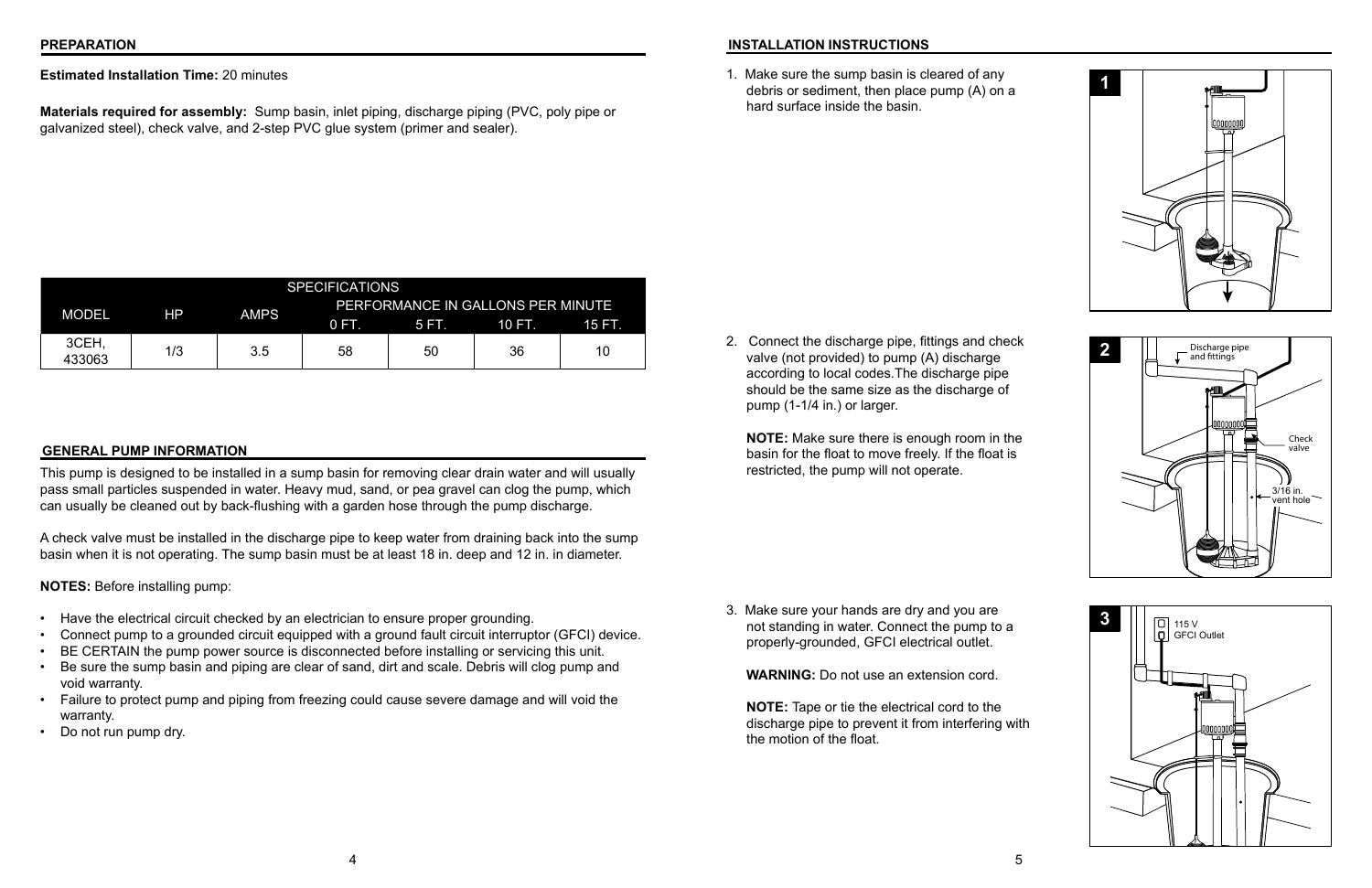4. Test the operation of the pump by pouring water into the sump basin.

**4**

#### **CARE AND MAINTENANCE**

**WARNING**: Always disconnect pump from power source before handling.

#### **At least every three months:**



5. If the lower rod stop is positioned 8 in. from the top of the rod, the pump will turn on at approximately 10 in. to 12 in. and off at approximately 2-1/2 in. To cycle the pump on and off faster, move the lower float stop closer to the float rod guide. The set of the float Rod Guide is a set of the float Rod Guide is a set of the Float Rod Guide

Remove any debris that may build up in the sump basin to prevent it from interfering with the operation of the float switch.

Test system for operation.



#### **TROUBLESHOOTING**

# ADANGER

| <b>PROBLEM</b>                             | <b>POSSIBLE CAUSE</b>                                                                      | <b>CORRECTIVE ACTION</b>                                                                                                |
|--------------------------------------------|--------------------------------------------------------------------------------------------|-------------------------------------------------------------------------------------------------------------------------|
| Pump will not<br>start or run.             | Circuit breaker is off or fuse is blown or<br>$1_{\cdot}$<br>loose.                        | 1. Reset circuit breaker or replace<br>fuse. If problem continues, contact<br>a professional electrician or<br>plumber. |
|                                            | 2. Water in sump basin is not high enough<br>to cause the switch to turn on.               | 2. Water will turn on when it reaches<br>the proper level for the pump.                                                 |
|                                            | 3. Pump is not plugged in or is connected<br>to a wall switch that has been turned<br>off. | 3. Plug pump securely into GFCI<br>outlet that cannot be turned off by<br>a wall switch.                                |
|                                            | 4. Float cannot move freely.                                                               | 4. Remove any obstructions around<br>float.                                                                             |
| Pump runs but<br>does not deliver          | 1. Make sure check valve is not installed<br>backwards.                                    | 1. Arrow on valve should point away<br>from pump.                                                                       |
| water.                                     | 2. Shut-off valve (if used) may be closed.                                                 | 2. Open shut-off valve.                                                                                                 |
|                                            | 3. Impeller, pump inlet, or discharge pipe<br>may be clogged.                              | 3. Remove pump from basin and<br>clean impeller, pump inlet, or pipe.                                                   |
|                                            | 4. Vertical pumping distance is too high.                                                  | 4. Reduce the vertical distance to<br>correspond with the performance<br>chart in the instructions.                     |
| Pump runs<br>continuously.                 | 1. Float is stuck in the 'on' position.                                                    | 1. Make sure the float can move<br>freely.                                                                              |
|                                            | 2. Float switch is defective.                                                              | 2. Replace float switch.                                                                                                |
| Pump runs but<br>delivers little<br>water. | 1. Vertical pumping distance is too high.                                                  | 1. Reduce the vertical distance to<br>correspond with the performance<br>chart in the instructions.                     |
|                                            | 2. Impeller, pump inlet, or discharge pipe<br>may be clogged.                              | 2. Remove pump from basin and<br>clean impeller, pump inlet, or pipe.                                                   |
| Fuse blows or<br>circuit breaker           | 1.<br>Impeller, pump inlet, or discharge pipe<br>may be clogged.                           | Remove pump from basin and<br>$1_{-}$<br>clean impeller, pump inlet, or pipe.                                           |
| trips when pump<br>starts.                 | 2. Fuse size or circuit breaker may be too<br>small.                                       | 2. Electrical circuit capacity must be<br>15 amps or higher.                                                            |
| Overload trips.                            | Short in motor.<br>1.                                                                      | Replace pump.<br>1.                                                                                                     |
| Noisy pump.                                | 1. Worn bearing.                                                                           | 1. Replace pump.                                                                                                        |

**RISK OF ELECTRIC SHOCK.** 

Always disconnect power source before attempting to install, service, or maintain the pump. Never handle a pump with wet hands or when standing on wet or damp surface or in water. Fatal electrical shock could occur.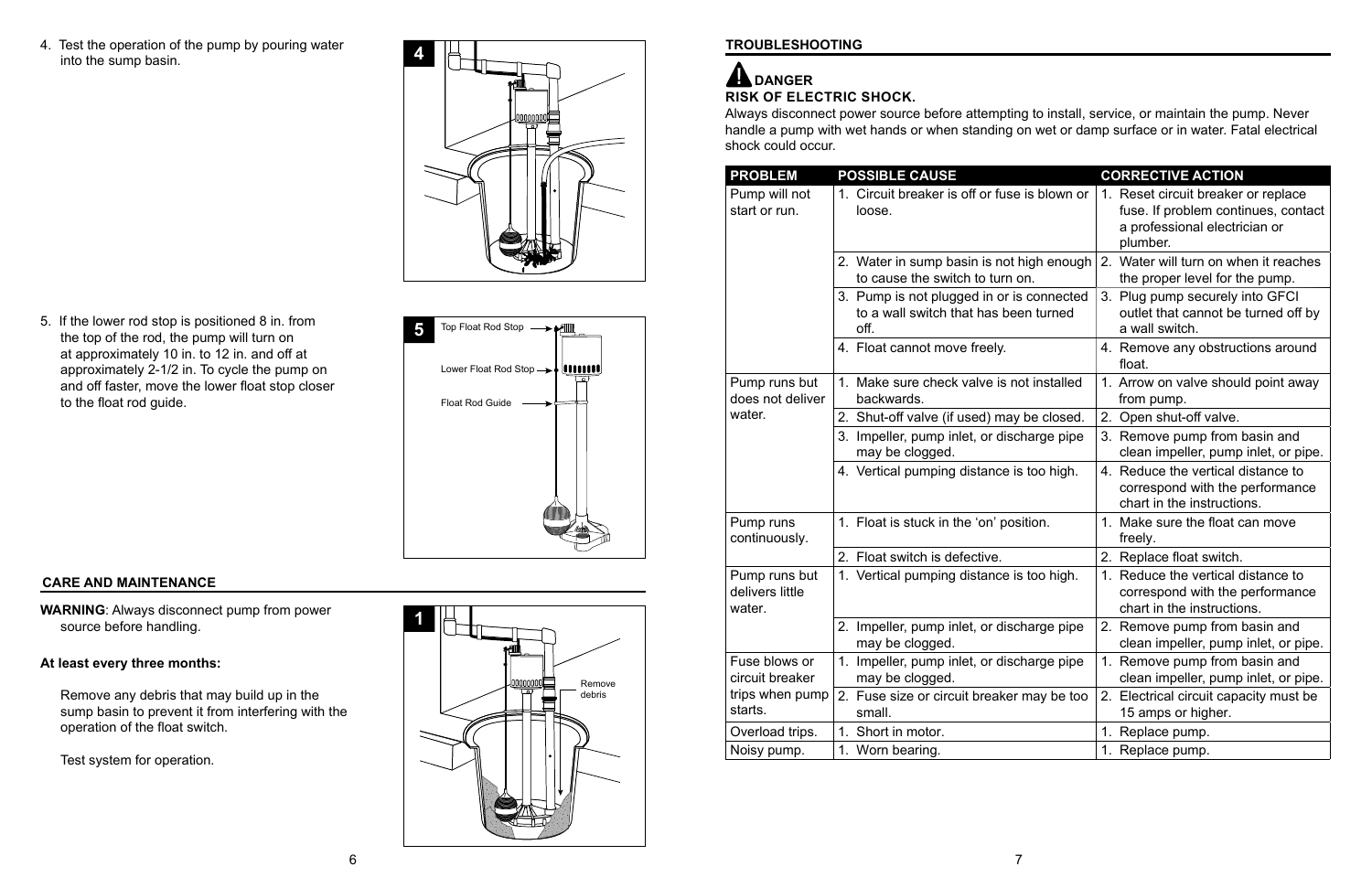#### **WARRANTY**

This product is warranted for one year from the date of purchase. Subject to the conditions hereinafter set forth, the manufacturer will repair or replace to the original consumer, any portion of the product which proves defective due to defective materials or workmanship. This warranty does not cover replacement parts for failure due to normal wear and tear. To obtain warranty service, contact the dealer from whom the product was purchased. The manufacturer retains the sole right and option to determine whether to repair or replace defective equipment, parts or components. Damage due to conditions beyond the control of the manufacturer is not covered by this warranty.

#### THIS WARRANTY WILL NOT APPLY:

- (a) To defects or malfunctions resulting from failure to properly install, operate or maintain the unit in accordance with printed instructions provided; (b)to failures resulting from abuse, accident or negligence or use of inappropriate chemicals or additives in the water;
- (c) to normal maintenance services and the parts used in connection with such service;
- (d) to units which are not installed in accordance with normal applicable local codes, ordinances and good trade practices; and
- (e) if the unit is used for purposes other than for what it was designed and manufactured.

#### RETURN OF WARRANTED COMPONENTS:

Any item to be repaired or replaced under this warranty must be returned to the manufacturer at Kendallville, Indiana or such other place as the manufacturer may designate, freight prepaid.

THE WARRANTY PROVIDED HEREIN IS IN LIEU OF ALL OTHER EXPRESS WARRANTIES, AND MAY NOT BE EXTENDED OR MODIFIED BY ANYONE. ANY IMPLIED WARRANTIES SHALL BE LIMITED TO THE PERIOD OF THE LIMITED WARRANTY AND THEREAFTER ALL SUCH IMPLIED WARRANTIES ARE DISCLAIMED AND EXCLUDED. THE MANUFACTURER SHALL NOT, UNDER ANY CIRCUMSTANCES, BE LIABLE FOR INCIDENTAL, CONSEQUENTIAL OR SPECIAL DAMAGES, SUCH AS, BUT NOT LIMITED TO DAMAGE TO, OR LOSS OF, OTHER PROPERTY OR EQUIPMENT, LOSS OF PROFITS, INCONVENIENCE, OR OTHER INCIDENTAL OR CONSEQUENTIAL DAMAGES OF ANY TYPE OR NATURE. THE LIABILITY OF THE MANUFACTURER SHALL NOT EXCEED THE PRICE OF THE PRODUCT UPON WHICH SUCH LIABILITY IS BASED.

This warranty gives you specific legal rights, and you may have other rights which vary from state to state. Some states do not allow limitations on duration of implied warranties or exclusion of incidental or consequential damages, so the above limitations may not apply to you.

#### **In those instances where damages are incurred as a result of an alleged pump failure, the Homeowner must retain possession of the pump for investigation purposes.**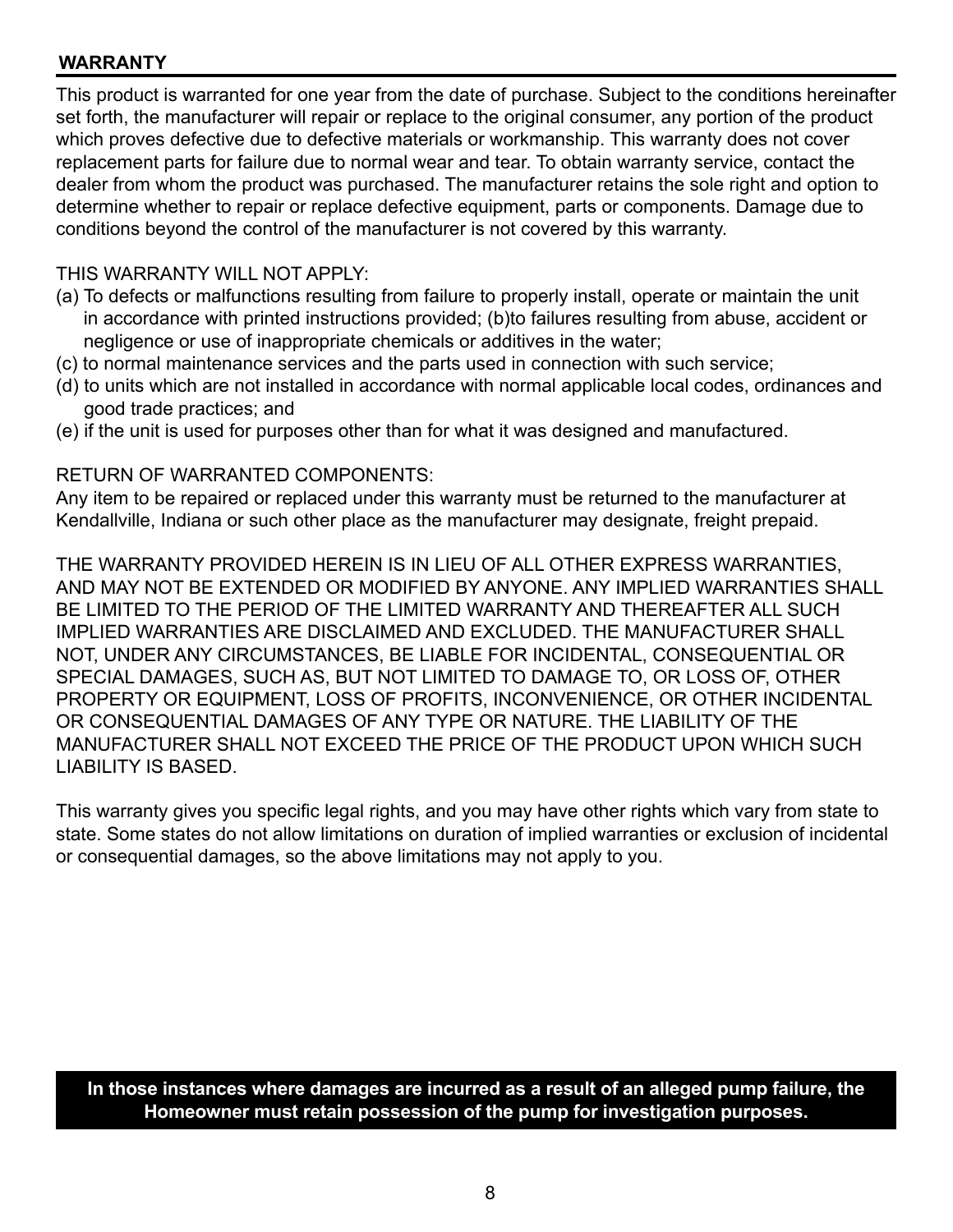## **BOMBA DE SUMIDERO DE PEDESTAL**

MODELO #3CEH, 433063

SW1407 B

**SW1407B** 



### **ADJUNTE SU RECIBO AQUÍ**

Número de serie



¿Preguntas, problemas, piezas faltantes? Antes de volver a la tienda, llame a nuestro Departamento de Servicio al Cliente al 1-800-742-5044, de lunes a viernes de 7:30 a.m. a 5:00 p.m., hora estándar del Este.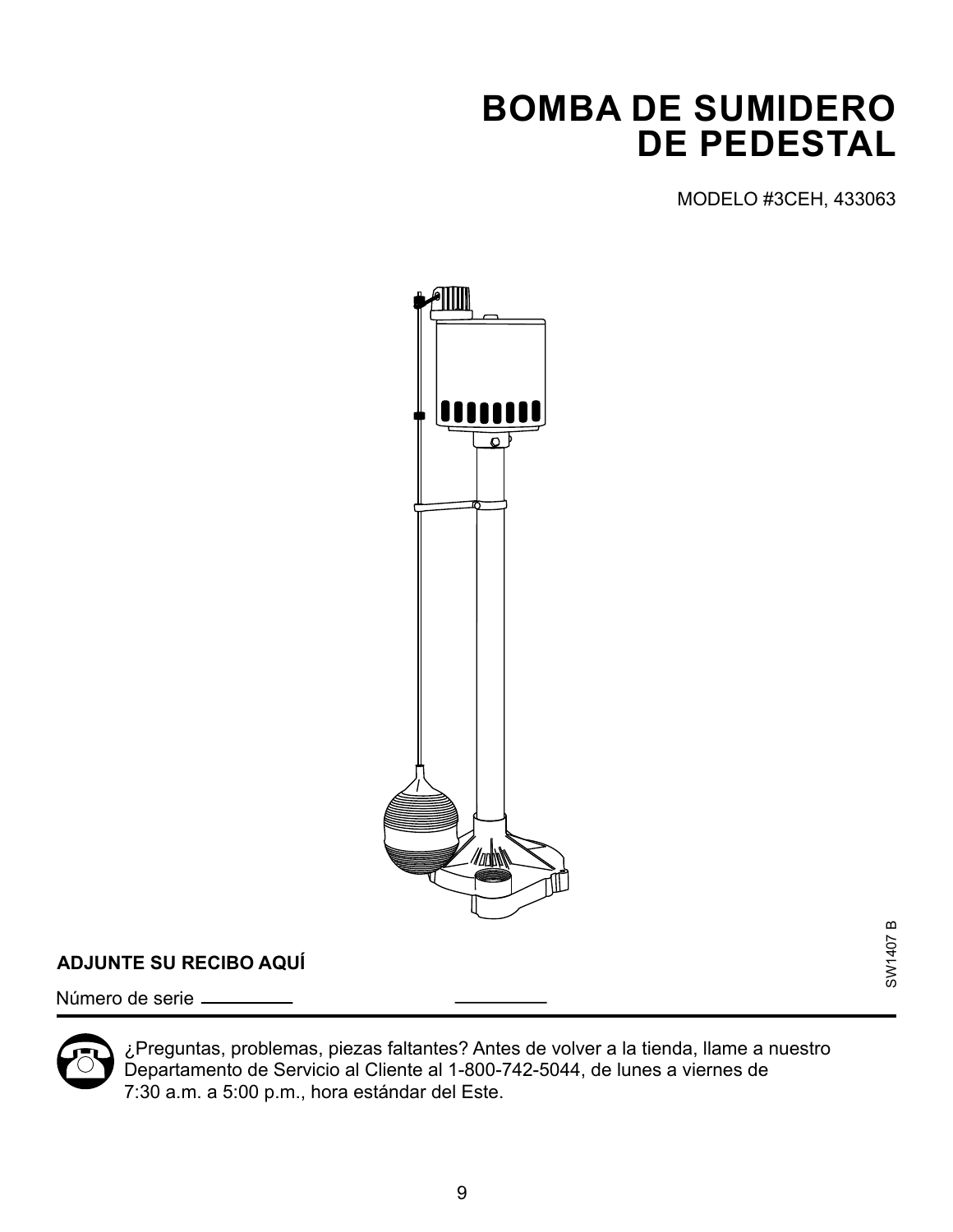### **INFORMACIÓN DE SEGURIDAD**



Lea y comprenda completamente este manual antes de intentar ensamblar, usar o instalar el producto.

**NOTA:** Las bombas con la marca "UL" y con la marca "US" se prueban para cumplir con los estándares UL778 de UL. Las bombas con certificación CSA cumplen con el estándar CSA C22.2 No. 108. (CUS.)

Antes de instalar este producto, haga que un electricista revise su circuito para asegurarse de que la puesta a tierra sea adecuada. Todas las instalaciones eléctricas deben cumplir con el Código Nacional de Electricidad (NEC, por sus siglas en inglés) y con todos los códigos locales.

Conecte este producto a un circuito de 115 voltios con la debida puesta a tierra, equipado con un interruptor de circuito de falla de puesta a tierra (GFCI, por sus siglas en inglés). Asegúrese de que el circuito de suministro eléctrico esté equipado con fusibles o interruptores de circuito con

- **• ALERTA DE DESCARGA ELÉCTRICA.**
- **• ALERTA DE DESCARGA ELÉCTRICA.** una capacidad mínima de 15 amperios.
- **• ALERTA DE DESCARGA ELÉCTRICA.** Nunca utilice una extensión eléctrica.
- **• ALERTA DE DESCARGA ELÉCTRICA.** NINGUNA CIRCUNSTANCIA.
- **• ALERTA DE DESCARGA ELÉCTRICA.** No retire ni reemplace el cable eléctrico.
- **• ALERTA DE DESCARGA ELÉCTRICA.** químicas. Evite torcer el cable.
- **• ADVERTENCIA DE PROPOSICIÓN 65 PARA RESIDENTES DE CALIFORNIA** Cáncer y Daño Reproductivo – www.P65Warnings.ca.go

Estas bombas se suministran con un enchufe de 3 clavijas con puesta a tierra para ayudar a protegerlo contra la posibilidad de descargas eléctricas. NO RETIRE LA CLAVIJA DE PUESTA A TIERRA BAJO

Proteja el cable eléctrico de objetos afilados, superficies calientes, aceite y otras sustancias

# **PELIGRO**

### **• PELIGRO DE INCENDIO O EXPLOSIÓN.**

Bombee solo agua limpia. No bombee líquidos inflamables o explosivos como gasolina, gasoil, queroseno, etc. No la utilice en una atmósfera inflamable o explosiva. No seguir estas instrucciones puede provocar la muerte, lesiones graves o daños a la propiedad.

### **• RIESGO DE DESCARGA ELÉCTRICA.**

No se ha verificado el uso de estas bombas en piscinas ni en zonas marinas.

### **• RIESGO DE DESCARGA ELÉCTRICA.**

Desconecte siempre la fuente de alimentación antes de intentar instalar, reparar, reubicar o realizarle mantenimiento a la bomba. Nunca manipule la bomba con las manos mojadas ni cuando esté parado sobre una superficie húmeda o en el agua. Podría ocurrir una descarga eléctrica fatal.

### **• RIESGO DE DESCARGA ELÉCTRICA.**

Mantenga la bomba alejada del alcance de los niños.

## **ADVERTENCIA**

### **PRECAUCIÓN**

### **• PODRÍAN PRODUCIRSE LESIONES PERSONALES O DAÑOS AL PRODUCTO**

Esta bomba funciona con 115 voltios. Asegúrese de que la fuente de alimentación cumpla con los

La temperatura de funcionamiento continuo del agua para las bombas de modelo estándar no

Esta bomba fue diseñada solo para bombear agua. No se ha probado su uso para bombear

Revise que bomba no presente daños de manera regular y realícele mantenimiento de rutina cuando sea necesario. Elimine cualquier desecho que pueda acumularse alrededor del sistema

- requisitos de su equipo.
- **• SE PODRÍAN PROVOCAR DAÑOS EN EL PRODUCTO** debe exceder los 40 °C (104 °F).
- **• SE PODRÍAN PROVOCAR DAÑOS EN EL PRODUCTO** productos químicos ni materiales corrosivos.
- **• SE PODRÍAN PROVOCAR DAÑOS EN EL PRODUCTO** de activación/desactivación del flotador.
- **• SE PUEDE PROVOCAR DAÑO A LA PROPIEDAD** de ventilación durante el funcionamiento de la bomba.
- **• SE PODRÍAN PROVOCAR DAÑOS EN EL PRODUCTO O A LA PROPIEDAD** Esta bomba no está diseñada para bombear aguas residuales o servidas.
- **• EL PRODUCTO PODRÍA DAÑARSE** Esta bomba no está diseñada para su funcionamiento continuo.

Este producto requiere que se taladre un orificio de ventilación de 4,76 mm en la tubería de descarga, a nivel con la parte superior de la bomba. Se debe revisar de manera periódica que el orificio de ventilación no presente obstrucciones. Es normal que emane agua desde este orificio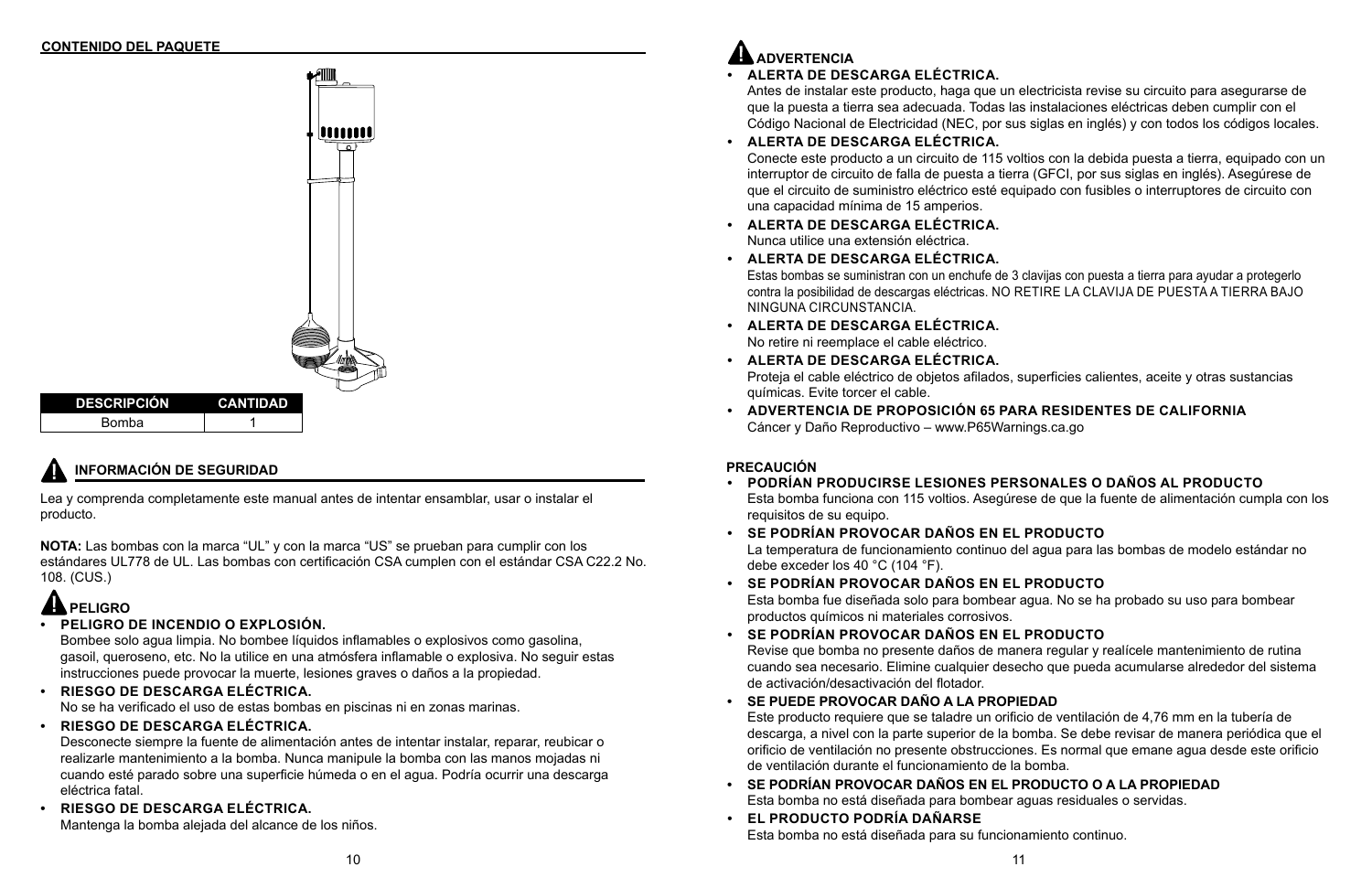**Tiempo de instalación estimado:** 20 minutos

**Materiales necesarios para en ensamblaje:** Recipiente para sumidero, tubería de entrada, tubería de descarga (PVC, polietileno o acero galvanizado), válvula de retención y sistema de adhesivo para PVC de 2 pasos (cebado y sellado).

#### **INFORMACIÓN GENERAL ACERCA DE LA BOMBA**

Esta bomba está diseñada para instalarse en un recipiente para sumidero para eliminar agua de desagüe limpia y, por lo general, dejará pasar pequeña partículas suspendidas en el agua. El lodo espeso, la arena o la gravilla pueden obstruir la bomba, la que a menudo puede limpiarse si se introduce agua con una manguera para jardín a través de la descarga de la bomba.

Se debe instalar una válvula de retención en la tubería de descarga para evitar que el agua se devuelva hacia el recipiente del sumidero cuando no esté en funcionamiento. El recipiente de sumidero debe estar por lo menos a 45,72 cm de profundidad y tener 30,48 cm de diámetro.

**NOTAS:** Antes de instalar la bomba:

- Haga que un electricista revise el circuito eléctrico para asegurarse de que la puesta a tierra sea adecuada.
- Conecte la bomba a un circuito con puesta a tierra equipado con un interruptor de circuito de falla de puesta a tierra (GFCI).
- ASEGÚRESE de que la fuente de alimentación esté desconectada antes de instalar o realizarle mantenimiento a la unidad.
- Asegúrese de que el recipiente del sumidero y la tubería no tengan arena, suciedad ni sarro. La suciedad obstruirá la bomba y anulará la garantía.
- Si no protege la bomba y la tubería del congelamiento, se podrían producir daños graves y se anulará la garantía.
- No haga funcionar la bomba en seco.

| <b>ESPECIFICACIONES</b> |     |                |                                          |                  |                  |        |
|-------------------------|-----|----------------|------------------------------------------|------------------|------------------|--------|
| <b>MODELO</b>           | HP  | <b>AMPERES</b> | <b>RENDIMIENTO EN GALONES POR MINUTO</b> |                  |                  |        |
|                         |     |                | 0 <sub>m</sub>                           | $1.52 \text{ m}$ | $3.04 \text{ m}$ | 4.57 m |
| 3CEH,<br>433063         | 1/3 | 3.5            | 58                                       | 50               | 36               | 10     |

#### **INSTRUCCIONES DE INSTALACIÓN**

1. Asegúrese de que el recipiente del sumidero esté libre de suciedad y sedimentos y luego coloque la bomba (A) sobre una superficie dura dentro del recipiente.



2. Conecte la tubería de descarga, los accesorios y la válvula de control (no se incluye) para descargar la bomba (A) según las normas locales. La tubería de descarga debe ser del mismo tamaño que la descarga de la bomba (1-1/4 pulg.) o más grande.

**NOTA:** Asegúrese de que haya el espacio suficiente en el recipiente para que el flotador se mueva libremente. Si el flotador no se puede mover con libertad, la bomba no funcionará.



3. Asegúrese de tener las manos secas y de no estar parado sobre agua. Conecte la bomba a un tomacorriente con interruptor de circuito de falla de puesta a tierra (GFCI) con la debida puesta a tierra.

**ADVERTENCIA:** no utilice una extensión eléctrica.

**NOTA:** una con cinta adhesiva el cable eléctrico a la tubería de descarga para evitar que interfiera con el movimiento del flotador.

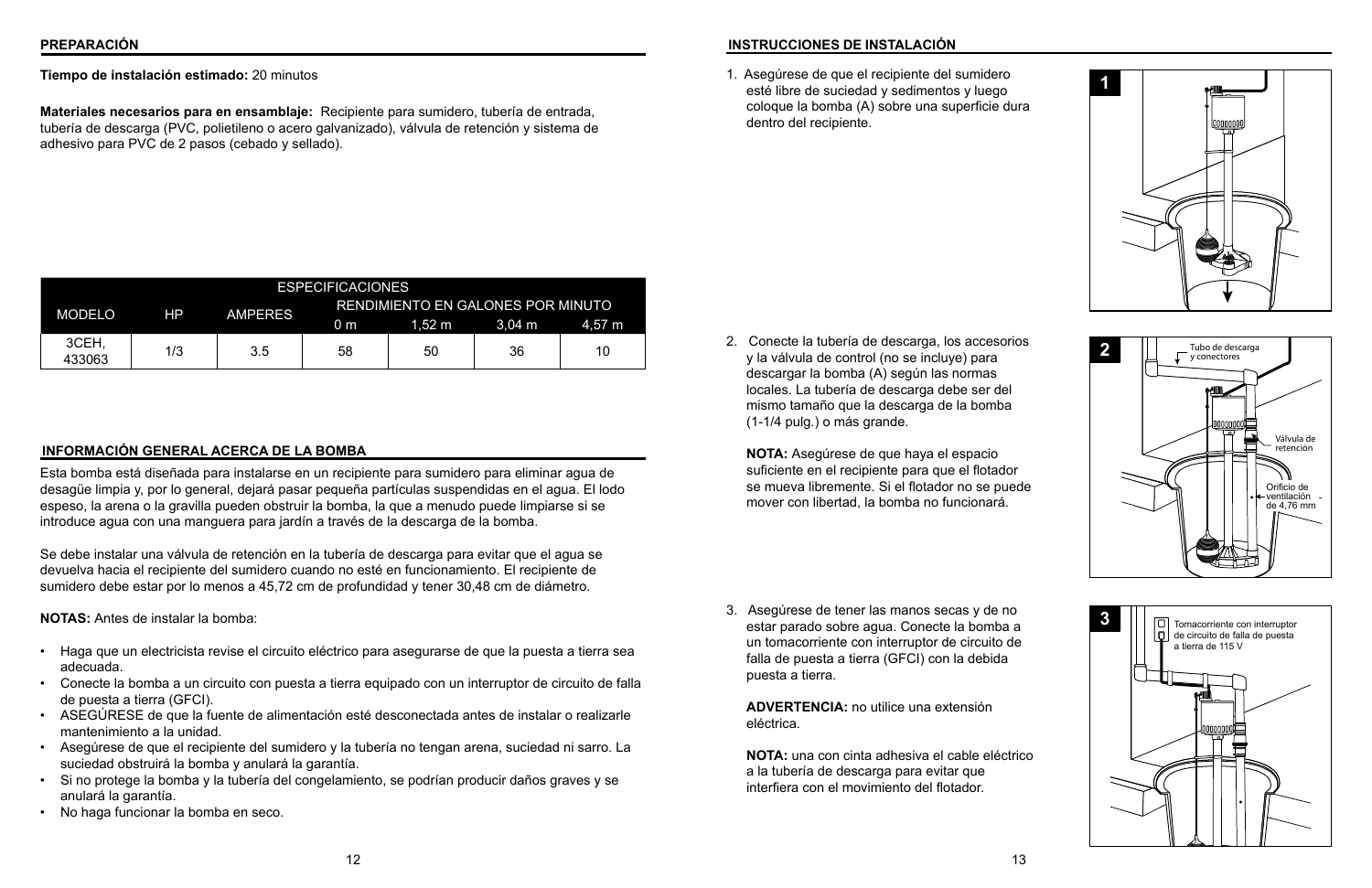4. Para probar el funcionamiento de la bomba, vierta agua en el recipiente del sumidero.



### **CUIDADO Y MANTENIMIENTO**

**ADVERTENCIA**: siempre desconecte la bomba de la fuente de alimentación antes de manipularla.

#### **Al menos cada tres meses:**



Elimine cualquier desecho que pueda haberse acumulado en el recipiente del sumidero para evitar que interfieran con el funcionamiento del interruptor del flotador.

Pruebe el funcionamiento del sistema.

5. Si el tope de la varilla inferior se coloca a 20,32 cm de la parte superior de la varilla, la bomba se encenderá a aproximadamente 25,4 cm a 30,48 cm y se apagará aproximadamente a 6,35 cm. Para que la bomba se encienda y se apague más rápido, mueva el tope flotante inferior más cerca de la guía de la varilla del flotador.



### **SOLUCIÓN DE PROBLEMAS**

### **RIESGO DE DESCARGA ELÉCTRICA. AND PELIGRO**

| <b>PROBLEMA</b>                              | <b>CAUSA POSIBLE</b>                                                                                             | <b>ACCIÓN CORRECTIVA</b>                                                                                                                                                   |
|----------------------------------------------|------------------------------------------------------------------------------------------------------------------|----------------------------------------------------------------------------------------------------------------------------------------------------------------------------|
| La bomba no<br>enciende ni<br>funciona.      | 1. El interruptor de circuito está<br>desconectado o se quemó o aflojó un<br>fusible.                            | 1. Restablezca el interruptor de<br>circuito o reemplace el fusible.<br>Si el problema persiste, póngase<br>en contacto con un electricista o<br>plomero profesional.      |
|                                              | 2. El agua en el recipiente del sumidero<br>no está lo suficientemente alta como<br>para activar el interruptor. | 2. El agua comenzará a moverse<br>cuando alcance el nivel adecuado<br>para la bomba.                                                                                       |
|                                              | 3. La bomba no está enchufada o está<br>conectada a un interruptor de pared<br>que está apagado.                 | 3. Enchufe la bomba en el<br>tomacorriente con interruptor de<br>circuito de falla de puesta a tierra<br>(GFCI) que no puede apagarse<br>mediante un interruptor de pared. |
|                                              | 4. El flotador no se mueve libremente.                                                                           | 4. Retire cualquier obstrucción<br>alrededor del flotador.                                                                                                                 |
| La bomba<br>funciona pero                    | 1. Asegúrese de que la válvula de<br>retención no esté instalada al revés.                                       | 1. La flecha en la válvula debe<br>apuntar hacia fuera de la bomba.                                                                                                        |
| no sale agua.                                | 2. La válvula de cierre está (si está<br>usando una) está cerrada.                                               | 2. Abra la válvula de cierre.                                                                                                                                              |
|                                              | 3. El impulsor, la entrada de la bomba o<br>la tubería de descarga pueden estar<br>obstruidos.                   | 3. Extraiga la bomba del recipiente y<br>limpie el impulsor, la entrada de la<br>bomba o la tubería.                                                                       |
|                                              | 4. La distancia vertical de bombeo es<br>muy alta.                                                               | 4. Reduce the vertical distance to<br>correspond with the performance<br>chart in the instructions.                                                                        |
| La bomba<br>funciona                         | 1. El flotador está atascado en la posición<br>'on' (encendido).                                                 | 1. Asegúrese de que el flotador<br>pueda moverse libremente.                                                                                                               |
| de manera<br>continua.                       | 2. El interruptor del flotador está<br>defectuoso.                                                               | 2. Reemplace el interruptor de<br>flotador.                                                                                                                                |
| La bomba<br>funciona pero<br>sale poca agua. | 1. La distancia vertical de bombeo es<br>muy alta.                                                               | 1. Reduzca la distancia vertical<br>según la que corresponda<br>a la indicada en la tabla de<br>rendimiento en las instrucciones.                                          |
|                                              | 2. El impulsor, la entrada de la bomba o<br>la tubería de descarga pueden estar<br>obstruidos.                   | 2. Extraiga la bomba del recipiente y<br>limpie el impulsor, la entrada de la<br>bomba o la tubería.                                                                       |

Desconecte siempre la fuente de alimentación antes de intentar instalar, reparar, reubicar o realizarle mantenimiento a la bomba. Nunca manipule la bomba con las manos mojadas ni cuando esté parado sobre una superficie húmeda o en el agua. Podría ocurrir una descarga eléctrica fatal.